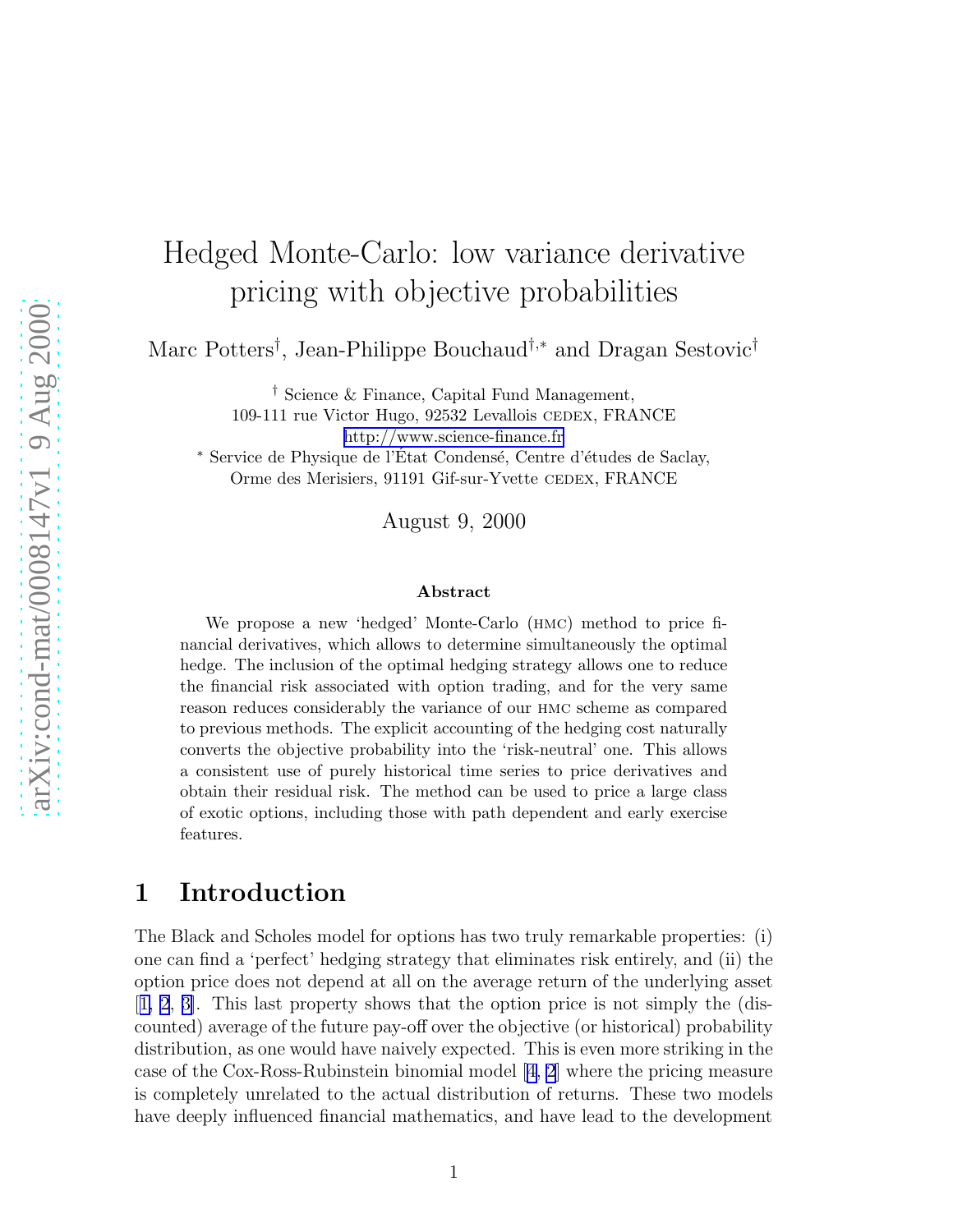of a rather abstract and general framework for derivative pricing. Within this framework, the fundamental result is that the requirement of absence of arbitrage opportunities is equivalent to the existence of a 'risk-neutral probability measure' (a priori distinct from the objective one), such that the price of a derivative is indeed its (discounted) average pay-off, but where the average is performed over the risk-neutral distribution rather than over the objective distribution [\[5, 6\]](#page-8-0). It is thus a common belief that the knowledge of the 'true' probability distribution of returns is a useless information to price options. The credence is rather that the relevant risk neutral distribution is somehow 'guessed' by the market. A possibility is to reconstruct this risk neutral distribution from quoted option prices, and to use this information to price other instruments consistently (for example exotic options) [\[2](#page-8-0), [7\]](#page-9-0). In many cases, however, exact analytical expressions for these exotic options are not available and numerical methods must be used. A very versatile method, which allows to price complicated path dependent options, is the Monte-Carlo method, where paths are generated with a weight consistent with the risk-neutral distribution. Efficient numerical techniques have been developed, inparticular in  $[8]$  $[8]$ , to implement this 'risk neutral Monte-Carlo' (RNMC).

However, in most models of stock fluctuations, except for very special cases, risk in option trading cannot be eliminated, and strict arbitrage opportunities do not exist, whatever the price of the option. That risk cannot be eliminated is furthermore the fundamental reason for the very existence of option markets. It would thus be more satisfactory to have a theory of options where the objective stochastic process followed by the underlying asset was used to compute the option price, the hedging strategy, and the residual risk. The latter is clearly important to estimate for risk control purposes. A natural framework for this is the risk minimization approach developed by several authors[[9, 10, 11, 12](#page-9-0), [13](#page-9-0)], where the optimal trading strategy is determined such that the chosen measure of risk is minimized (for example the variance of the wealth balance, although other choices are possible[[12, 14\]](#page-9-0)) . The 'theoretical' price is then obtained using a fair game argument. Interestingly, this framework allows one to recover exactly the Black-Scholes results when the objective probabilities are log-normal, and when the continuous time limit is taken (this is shown in details in  $(12)$ ). In particular, the average trend indeed completely disappears from the price and hedge.

The aim of this paper is to present a very general Monte-Carlo scheme based on this approach, that we call 'hedged Monte-Carlo' (hmc). The method, which has been inspired in part by the least square method (LSM) of Longstaff and Schwartz[[8\]](#page-9-0), shares with it the property that it can price a wide variety of exotic options including those with path-dependent or early exercise features. On top of that, the hmc has at least four major advantages over rnmc:

• The most important one is considerable variance reduction. This is related to the fact that the financial risk arising from the imperfect replication of the option by the hedging strategy is directly related to the variance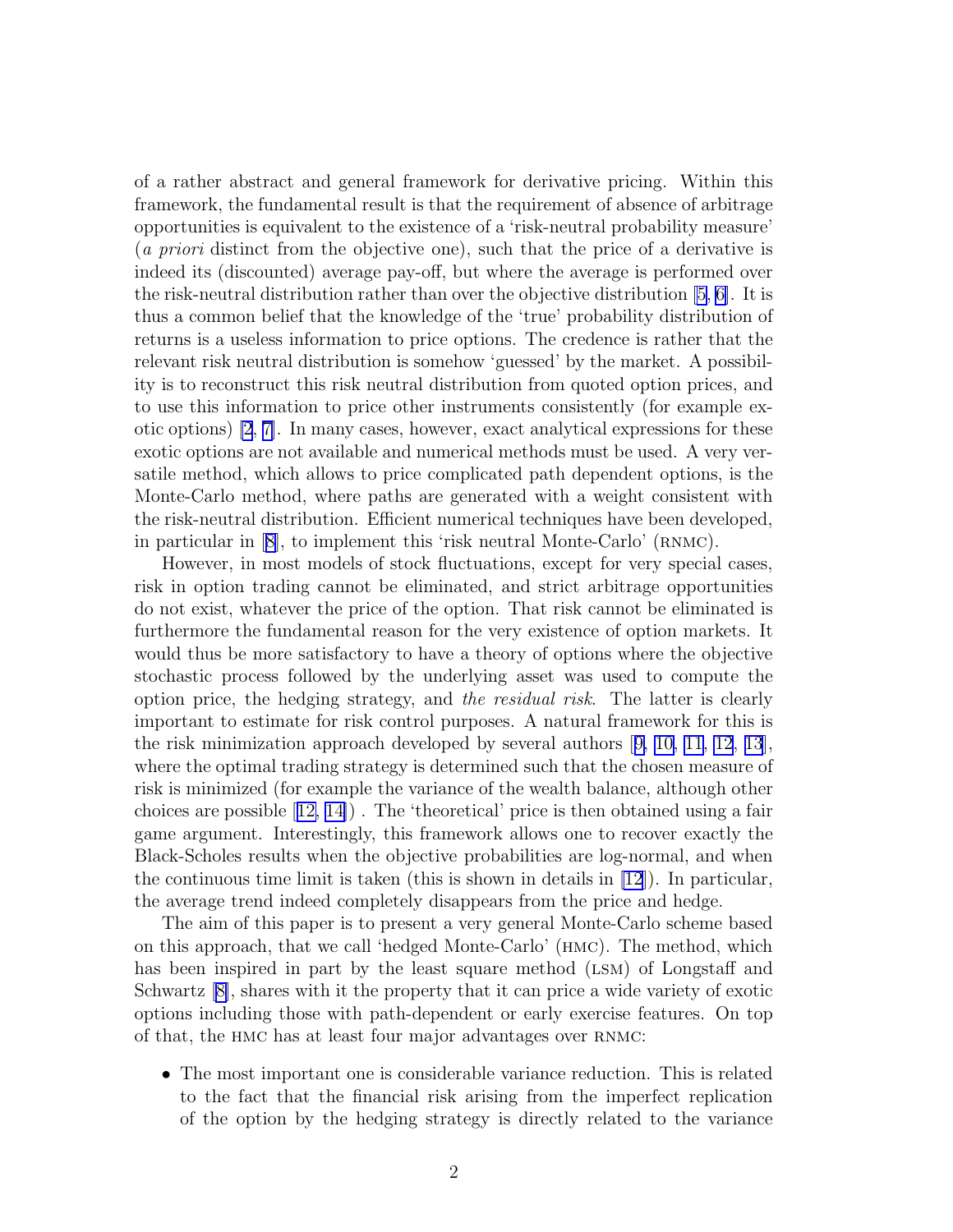<span id="page-2-0"></span>of the Monte-Carlo simulation. When minimizing the former by choosing the optimal strategy, we automatically reduce the latter. The standard deviation of our results are typically five to ten times smaller than with RNMC, which means that for the same level of precision, the number of trajectories needed in the Monte-Carlo is up to a hundred times smaller.

- The HMC method provides not only a numerical estimate of the price of the derivative, but also of the optimal hedge (which may be different from the Black-Scholes  $\Delta$ -hedge for non Gaussian statistics) and of the residual risk.
- The method does not rely on the notion of risk neutral measure and can be used with any model of the true dynamics of the underlying (even very complex), in particular those for which the risk neutral measure is unknown and/or not uniquely defined.
- Last, but not least, the hmc method allows one to use purely historical data to price derivatives, short-circuiting the modeling of the underlying asset fluctuations. These fluctuations are known to be of a rather complex statistical nature, with fat-tailed distributions, long-range volatility correlations, negative return-volatility correlations, etc.[[15, 16](#page-9-0), [12](#page-9-0), [17](#page-9-0)]. Within the hmc method, one can directly use the historical time series of the asset to generate the paths. The fact that a rather small number of paths is needed to reach good accuracy means that the length of the historical time series need not be very large.

# 2 Basic principles of the method

Option pricing always requires to work backwards in time. This is because the option price is exactly known at maturity, where it is equal to the pay-off. As with other schemes, we determine the option price by working step by step for maturity  $t = N\tau$  to the present time  $t = 0$ , the unit of time  $\tau$  being, for example, one day. The price of the underlying asset at time  $k\tau$  is denoted as  $x_k$  and the price of the derivative is  $\mathcal{C}_k$ . We assume for simplicity that  $\mathcal{C}_k$  only depends on  $x_k$ (and of course on  $k$ ). However, the method can be generalized to account for a dependence of  $\mathcal{C}_k$  on the volatility, interest rate, etc., or to price multi-dimensional options (such as interest rate derivatives). We therefore also introduce the hedge  $\phi_k(x_k)$ , which is the number of underlying asset in the portfolio at time k when the price is equal to  $x_k$ . Within a quadratic measure of risk, the price and the hedging strategy at time k is such that the variance of the wealth change  $\delta W_k$ between k and  $k + 1$  is minimized. More precisely, we define the local 'risk'  $\mathcal{R}_k$ as:

$$
\mathcal{R}_k = \langle (\mathcal{C}_{k+1}(x_{k+1}) - \mathcal{C}_k(x_k) + \phi_k(x_k)[x_k - x_{k+1}]\rangle^2 \rangle_o, \tag{1}
$$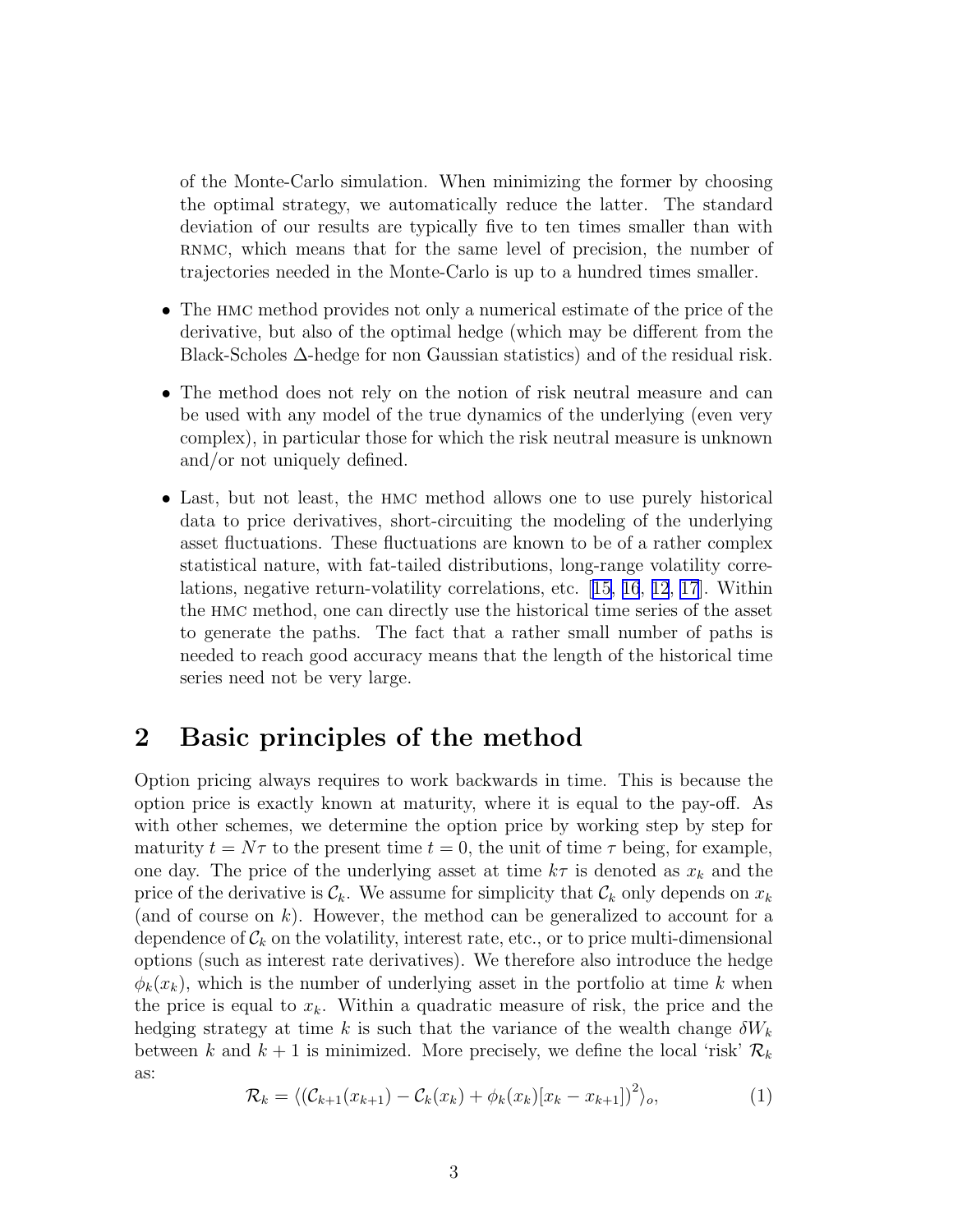<span id="page-3-0"></span>where  $\langle \ldots \rangle$  means that we average over the objective probability measure (and notthe risk-neutral one!). As shown in [[12](#page-9-0)], the functional minimization of  $\mathcal{R}_k$ with respect to both  $\mathcal{C}_k(x_k)$  and  $\phi_k(x_k)$  gives equations that allow one determine the price and hedge, provided  $\mathcal{C}_{k+1}$  is known. Note that we have not included interest rate effects in Eq.  $(1)$  $(1)$ . When the interest rate r is non zero, one should consider the following modified equation:

$$
\mathcal{R}_k = \left\langle \left( e^{-\rho} \mathcal{C}_{k+1}(x_{k+1}) - \mathcal{C}_k(x_k) + \phi_k(x_k)[x_k - e^{-\rho} x_{k+1}] \right)^2 \right\rangle_o, \tag{2}
$$

where  $\rho = r\tau$  is the interest rate over an elementary time step  $\tau$ .

In order to implement this numerically, we parallel the lsm method of Longstaff and Schwartz, developed within a risk-neutral approach[[8\]](#page-9-0). We generate a set of  $N_{MC}$  Monte-Carlo trajectories  $x_k^{\ell}$ , where k is the time index and  $\ell$  the trajectory index. We decompose the functions  $\mathcal{C}_k$  and  $\phi_k$  over a set of M appropriate basis functions  $C_a(x)$  and  $F_a(x)$ :

$$
\mathcal{C}_k(x) = \sum_{a=1}^M \gamma_a^k C_a(x) \qquad \phi_k(x) = \sum_{a=1}^M \varphi_a^k F_a(x). \tag{3}
$$

In other words, we solve the minimization problem with the *variational space* spanned by the functions  $C_a(x)$  and  $F_a(x)$ . This leads to a major simplification since now we have a linear optimization problem in terms of the coefficients  $\gamma_a^k, \varphi_a^k$ , for which efficient numerical algorithms are available [\[18](#page-9-0)]. These coefficients must be such that:

$$
\sum_{\ell=1}^{N_{\rm MC}} \left( e^{-\rho} \mathcal{C}_{k+1}(x_{k+1}^{\ell}) - \sum_{a=1}^{M} \gamma_a^k C_a(x_k^{\ell}) + \sum_{a=1}^{M} \varphi_a^k F_a(x_k^{\ell}) [x_k^{\ell} - e^{-\rho} x_{k+1}^{\ell}] \right)^2 \tag{4}
$$

is minimized. Those N minimization problems (one for each  $k = 0, ..., N - 1$ ) are solved working backwards in time with  $\mathcal{C}_N(x)$  the known final pay-off function.

Although in general the optimal strategy is not equal to the Black-Scholes  $\Delta$ hedge, the difference between the two is often small, and only leads to a second order increase of the risk [\[12\]](#page-9-0). Therefore, one can choose to work within a smaller variational space and impose that:

$$
\varphi_a^k \equiv \gamma_a^k \qquad F_a(x) \equiv \frac{dC_a(x)}{dx}.\tag{5}
$$

This will lead to exact results only for Gaussian processes, but reduces the computation cost by a factor two.

<sup>1</sup>For numerical purposes, these basis functions have been chosen to be piecewise linear for  $F_a$  and piecewise quadratic for  $C_a$ , with adaptive breakpoints.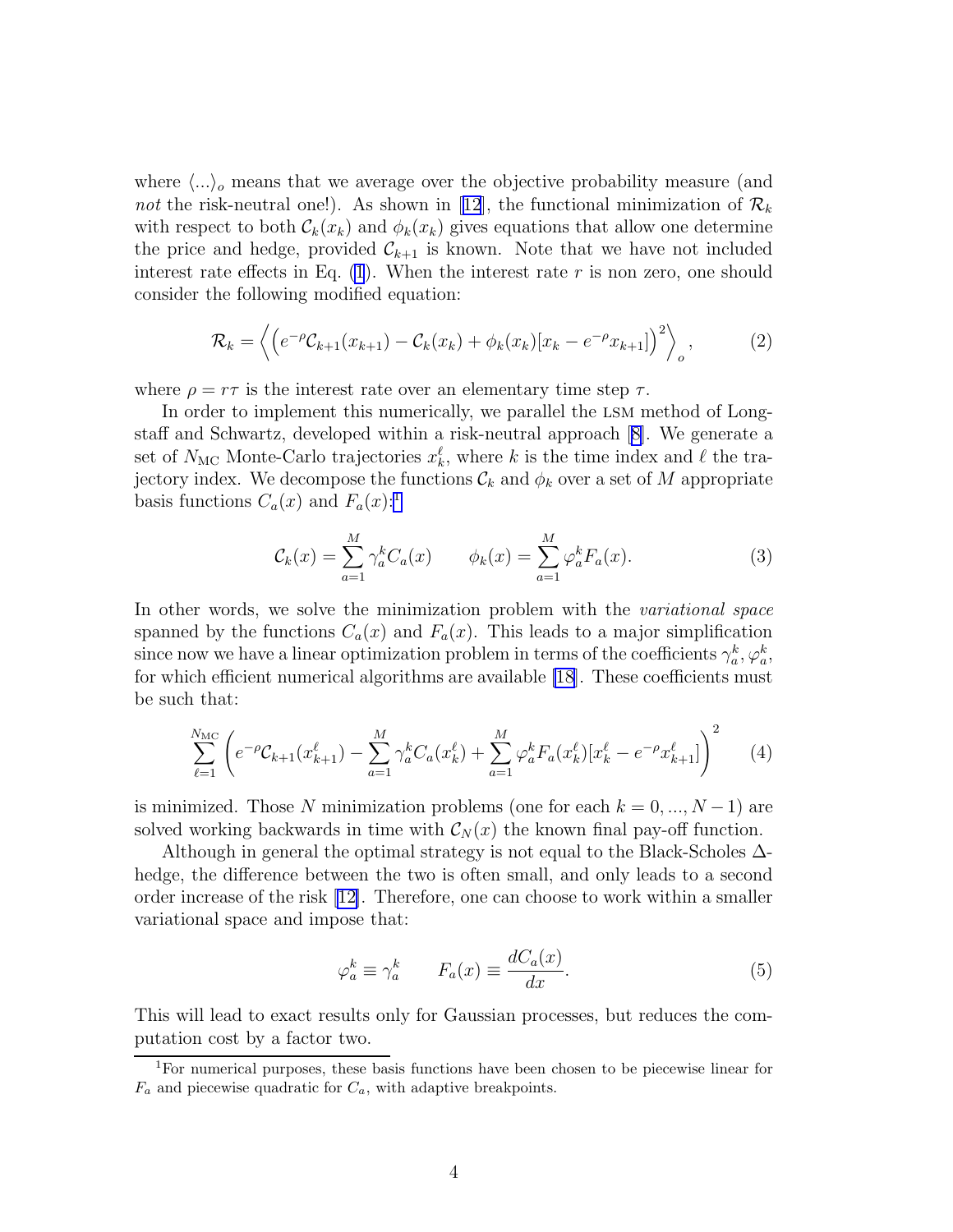

Figure 1: Option price as a function of underlying price for a hmc simulation. The full line corresponds to the fitted option price  $C_{10}(x)$  at the tenth hedging step  $(k = 10)$  of a simulation of length  $N = 20$ . Square symbols correspond to the option price on the next step, corrected by the hedge, Eq. (6) for individual Monte-Carlo trajectories. Inset: Hedge as a function of underlying price at the tenth step of the same simulation.

### 3 Numerical results for the Black-Scholes model

We have first checked our HMC scheme when the paths are realizations of a (discretized) geometric random walk. We have priced an at the money three month European option, on an asset with 30% annualized volatility and a drift equal to the risk-free rate which we set to 5 % per annum. The number of time intervals N is chosen to be 20. The initial stock and strike price are  $x_0 = x_s = 100$ , and the corresponding Black-Scholes price is  $C_0^{BS} = 6.58$ . The number of basis functions is  $M = 8$ . We run 500 simulations containing 500 paths each, for which we extract the average price and standard deviation on the price. An example of the result of linear regression is plotted in Fig. 1. Each data point corresponds to one trajectory of the Monte-Carlo at one instant of time k, and represents the quantity:

$$
e^{-\rho} \mathcal{C}_{k+1}(x_{k+1}) + \phi_k(x_k)[x_k - e^{-\rho} x_{k+1}], \tag{6}
$$

as a function of  $x_k$ . The full line represents the result of the least-squared fit, form which we obtain  $\mathcal{C}_k(x_k)$ . We show in the inset the corresponding hedge  $\phi_k$ , that was constrained in this case to be the  $\Delta$  hedge.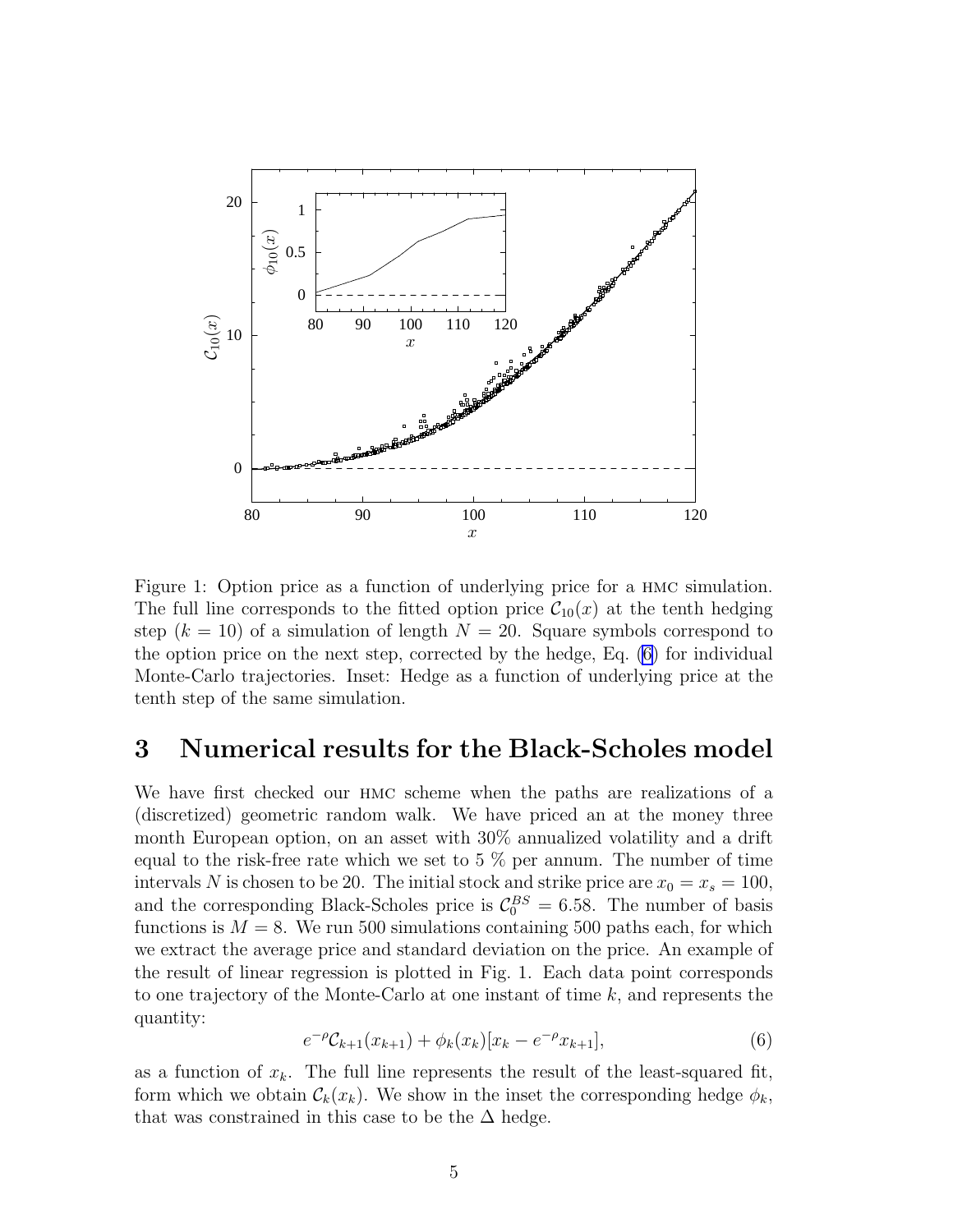

Figure 2: Histogram of the option price as obtained of 500 MC simulations with different seeds. The dotted histogram corresponds to the rnmc and the full histogram to the hmc. The dotted line indicates the exact Black-Scholes price. Note that on average both methods give the correct price, but that the hmc has an error that is more than seven time smaller than that of the rnmc.

We obtain the following numerical results. For the RNMC (un-hedged) scheme, we obtain  $C_0^{RN} = 6.68$  with a standard deviation of 0.44. For the HMC, we obtain  $\mathcal{C}_0^H = 6.55$  with a standard deviation of 0.06, seven times smaller than with the rnmc. This variance reduction is illustrated in Fig. 2, where we show the histogram of the MC results both for the un-hedged case (full bars) and for the hedged case (dotted bars).

Now we set the drift to 30% annual. The Black-Scholes price, obviously, is unchanged. A naive un-hedged Monte-Carlo scheme with the objective probabilities would give a completely wrong price of 10.72, 60% higher than the correct price, with a standard deviation of 0.56. On the other hand, the hmc indeed produces the correct price  $(6.52)$  with a standard deviation of 0.06. The RNMC scheme in this case simply amounts to setting 'by hand' the drift to risk-free rate, and therefore obviously gives back the above figures.

Therefore, we have checked that in the case of a geometric random walk, the hmc indeed gets rid of the drift and reproduces the usual Black-Scholes results, as it should. This allows us to confidently extend the method to other type of options and other random processes.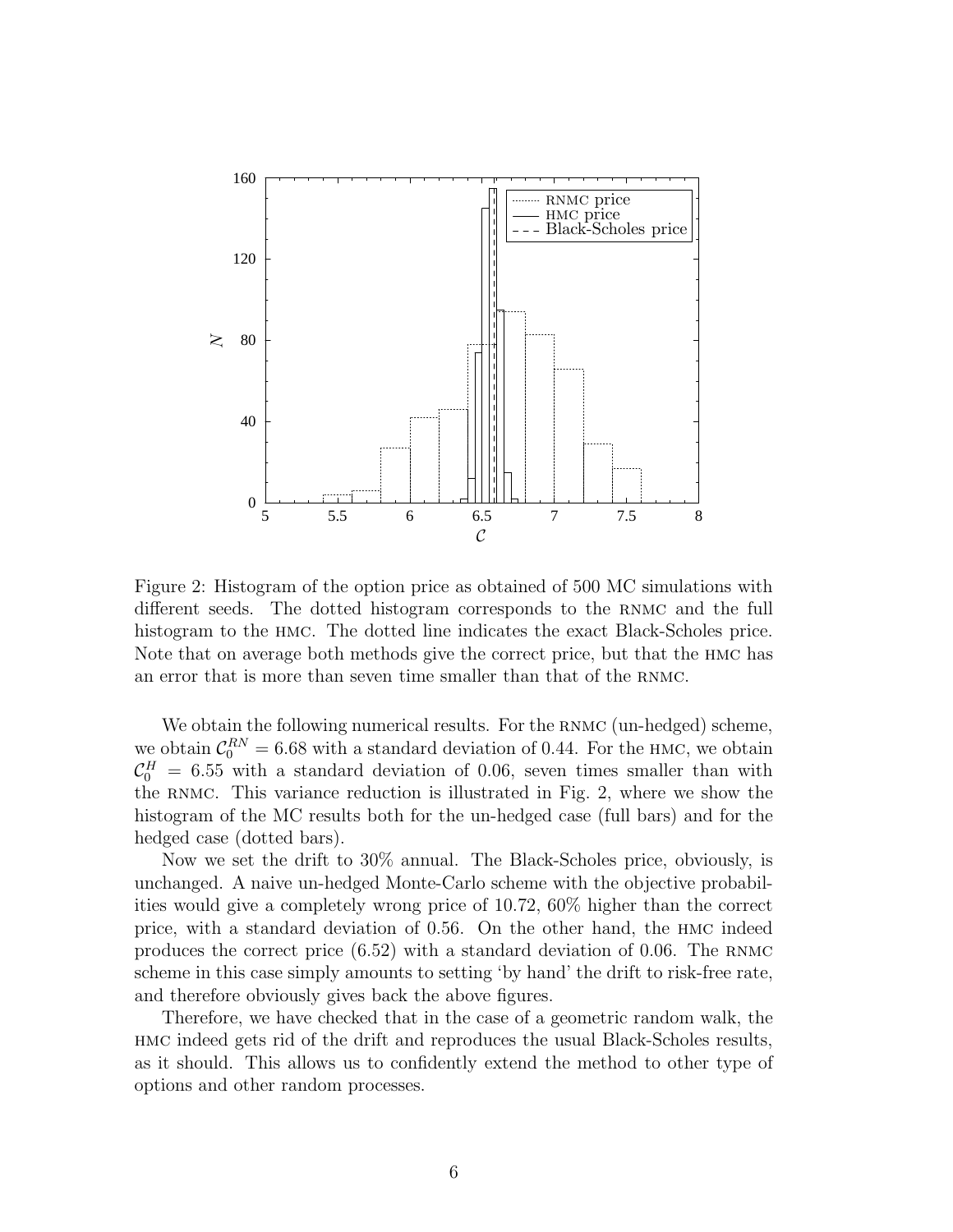#### 4 American and other exotic options

The hmc method can be used to reduce the Monte Carlo error for all types of exotic options. We illustrate this point by showing how the method can be extended to price an American put option. In order to implement the early exercise condition, one can simply replace  $\mathcal{C}_{k+1}(x_{k+1})$  in Eq. [\(4](#page-3-0)) by  $\max(\mathcal{C}_{k+1}(x_{k+1}), x_s - x_{k+1}),$ where  $x_s$  is the strike price. We have chosen a slightly different implementation, where we first find the early exercise point  $x_{k+1}^*$  and exercise all options for which  $x_{k+1} < x_{k+1}^*$ .

We have tested the method on a one year American put option on a stock following a standard log-Brownian process. We follow the choice of parameters made in [\[8\]](#page-9-0) in order to compare our results with theirs. The initial price and the strike are set to  $x_0 = x_s = 40$ , the volatility to 20% annual and the risk-free rate and the drift to  $6\%$ . As a benchmark price we use the value 2.314 (quoted in [\[8](#page-9-0)]) computed using a very accurate finite difference method. We computed the price within the HMC using  $N_{\text{MC}} = 500$  paths and  $M = 8$  basis functions. To measure the accuracy of the method, we ran the Monte Carlo 500 times with different random seeds. The average price found was 2.302 with a standard deviation (around the true value 2.314) of 0.032.

We also used the least-square method  $(LSM)$  of  $[8]$  with the same parameters  $(N_{\text{MC}} = 500 \text{ paths and } M = 8 \text{ basis functions}).$  $(N_{\text{MC}} = 500 \text{ paths and } M = 8 \text{ basis functions}).$  $(N_{\text{MC}} = 500 \text{ paths and } M = 8 \text{ basis functions}).$  Note that the LSM used in [[8\]](#page-9-0) differs from the hmc in the following way: (i) the hedge is not used in the leastsquare fit Eq.  $(4)$  $(4)$ ,  $(ii)$  on subsequent iterations the option price is kept as the discounted pay-off on that particular path (final pay-off or early exercise value) and (iii) the final option price is given as the average pay-off of all paths. In this framework the least-square fit only serves to find the early exercise point. Therefore, for European options, the LSM is identical to the standard RNMC.

The average price within the lsm is found to be 2.423 with a standard deviation around the true value of 0.170, five times larger than for the above quoted 0.032 for the hmc. These numbers are compatible with those found in[[8\]](#page-9-0) where the error quoted is 0.01, i.e. 17 times smaller but with 200 times more paths and 2.5 times more intermediate points.

Obviously, the same variance reduction would hold for other exotic paths, as those discussed in [\[8\]](#page-9-0). We have not investigated in depth the optimal values to be given to the parameters  $M$  and  $N_{MC}$ , or the choice of the basis functions that minimize the computation cost for a given accuracy. These are implementation issues that are beyond the scope of the present paper.

# 5 Purely historical option pricing

We now turn to the idea of a purely historical hmc pricing scheme. We price a one month (21 business days) option on Microsoft Corp., hedged daily, with zero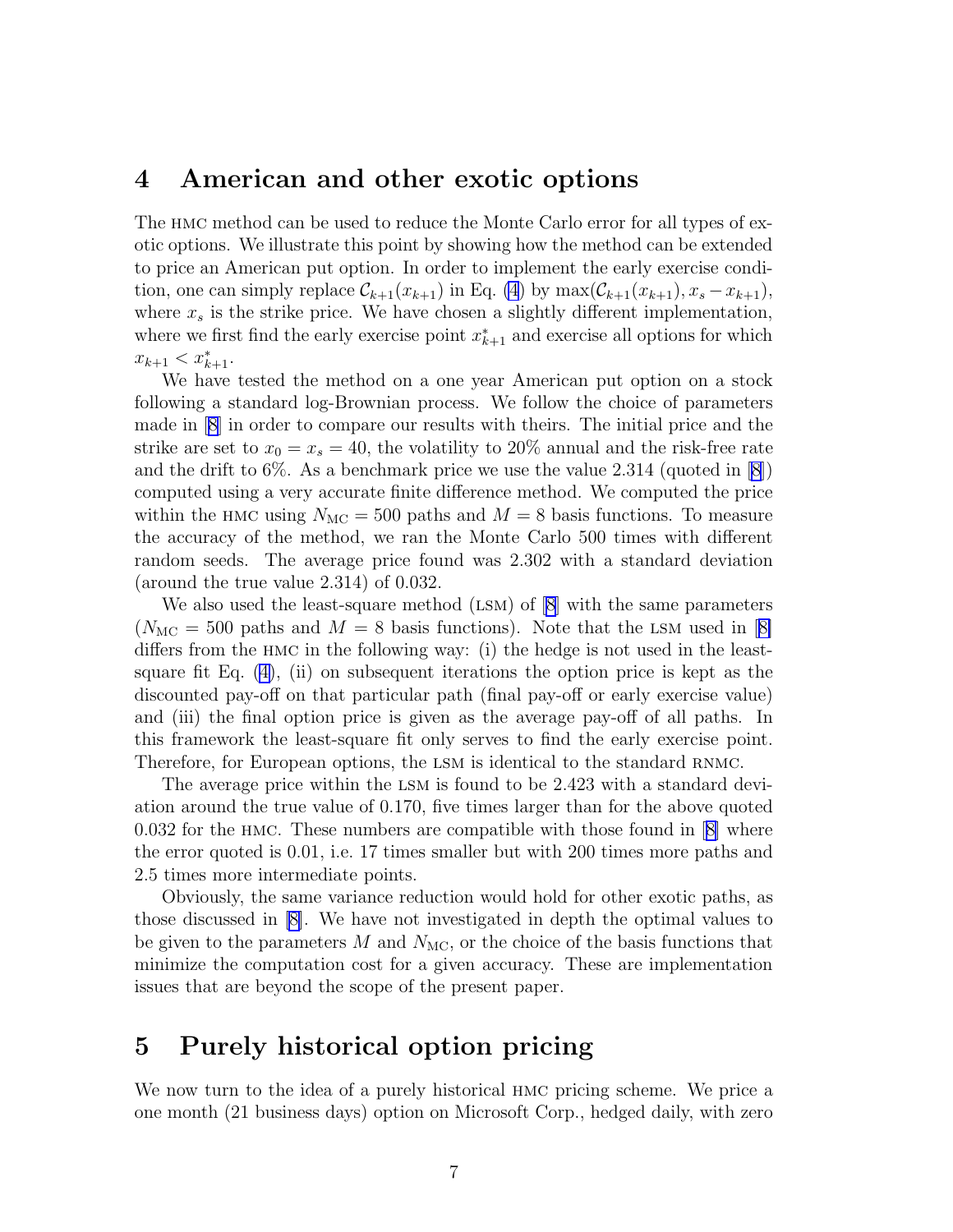

Figure 3: Smile curve for a purely historical hmc of a one-month option on Microsoft (volatility as a function of strike price). The error bars are estimated from the residual Monte-Carlo error. The inset shows the residual risk as a function of strike normalized by the 'time-value' of the option (i.e. by the call or put price, whichever is out-of-the-money).

interest rates. We used 2000 paths of length 21 days, obtained form the time series of Microsoft during the period May 1992 to May 2000. The initial price is always renormalized to 100. We use a set of  $M = 10$  basis functions, and keep with the simple ∆-hedge. From our numerically determined option prices, we extract an implied Black-Scholes volatility by inverting the Black-Scholes formula and plot it as a function of the strike, in order to construct an implied volatility smile. The result is shown in Fig. 3, together with the error bars, obtained from the residual risk of the hedged options<sup>2</sup>. The residual risk itself, divided by the call or the put option price (respectively for out of the money and in the money call options), is given in the inset. We find that the residual risk is around 42% of the option premium at the money, and rapidly reaches 100% when one goes out of the money. These risk numbers are comparable to those obtained on other options of similar maturity (see [\[12](#page-9-0)]), and are much larger than the residual risk that one would get from discrete time hedging effects in a Black-Scholes world.

The smile that we obtain has a shape quite typical of those observed on option

<sup>&</sup>lt;sup>2</sup>The error on the price is given by the residual risk divided by the square-root of the number of independant paths. Since we over-sample the paths, we use  $2000 \times 2/21 \approx 190$  as the effective number of paths.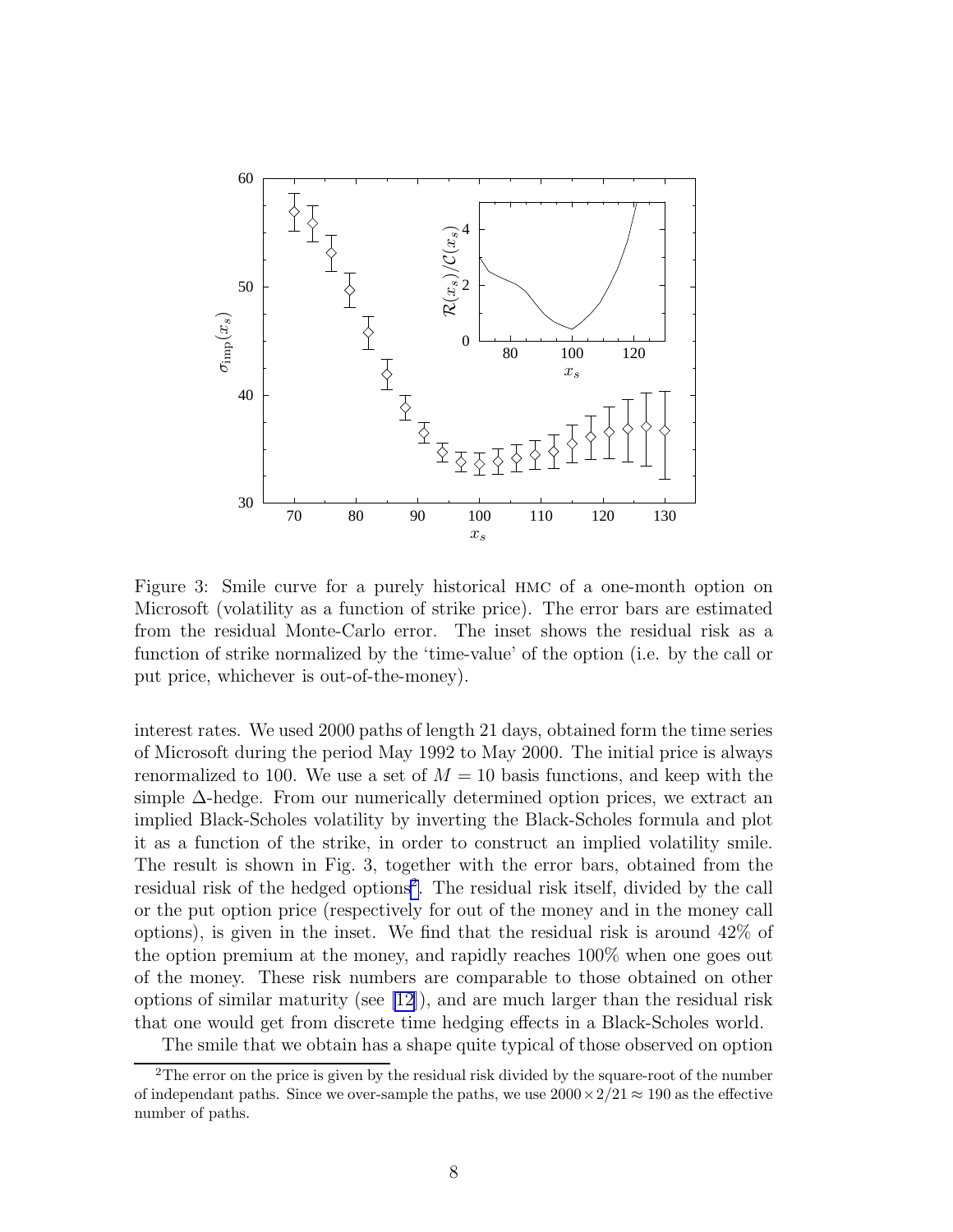<span id="page-8-0"></span>markets. However, it should be emphasized that we have neglected the possible dependence of the option price on the local value of the volatility. This could be taken into account by letting the function  $\mathcal{C}_k$  depend not only on  $x_k$  but also on the value of some filtered past volatility  $\sigma_k$ .

# 6 Conclusion and prospects

We have presented what we believe to be a very useful Monte-Carlo scheme, which closely follows the actual history of a trader hedged portfolio. The inclusion of the optimal hedging strategy allows one to reduce the financial risk associated to option trading, and for the very same reason the variance of our hmc scheme as compared to the previously discussed rnmc schemes. The explicit accounting of the hedging cost naturally converts the objective probability into the 'riskneutral' one. This allows a consistent use of purely historical time series to price derivatives and obtain their residual risk. We believe that there are many extensions and applications of the scheme, for example to price interest rate derivatives with faithful historical models (such as the one proposed in[[19](#page-9-0)]), and market hedging instruments. With some modifications and extra numerical cost, the method presented here could be used to deal with transaction costs, or with non quadratic risk measures (VaR hedging).

#### Acknowledgments

We thank J.-P. Aguilar, A. Matacz and M. Bazant for interesting discussions.

# References

- [1] F. Black, M. Scholes, Journal of Political Economy, 81 637 (1973).
- [2] J.C. Hull Futures, Options and Other Derivative Securities, Prentice Hall (1997).
- [3] P. Wilmott, J.N. Dewynne, S.D. Howison, Option pricing, Mathematical methods and Computation, Oxford University Press (1993).
- [4] J. Cox, S. Ross, M. Rubinstein, Journal of Finance Economics, 7 229 (1979).
- [5] M. Harrison, S. Pliska, Stochastic processes and their applications, 11 215 (1981).
- [6] M. Baxter, A. Rennie, Financial Calculus, Cambridge University Press (1997).